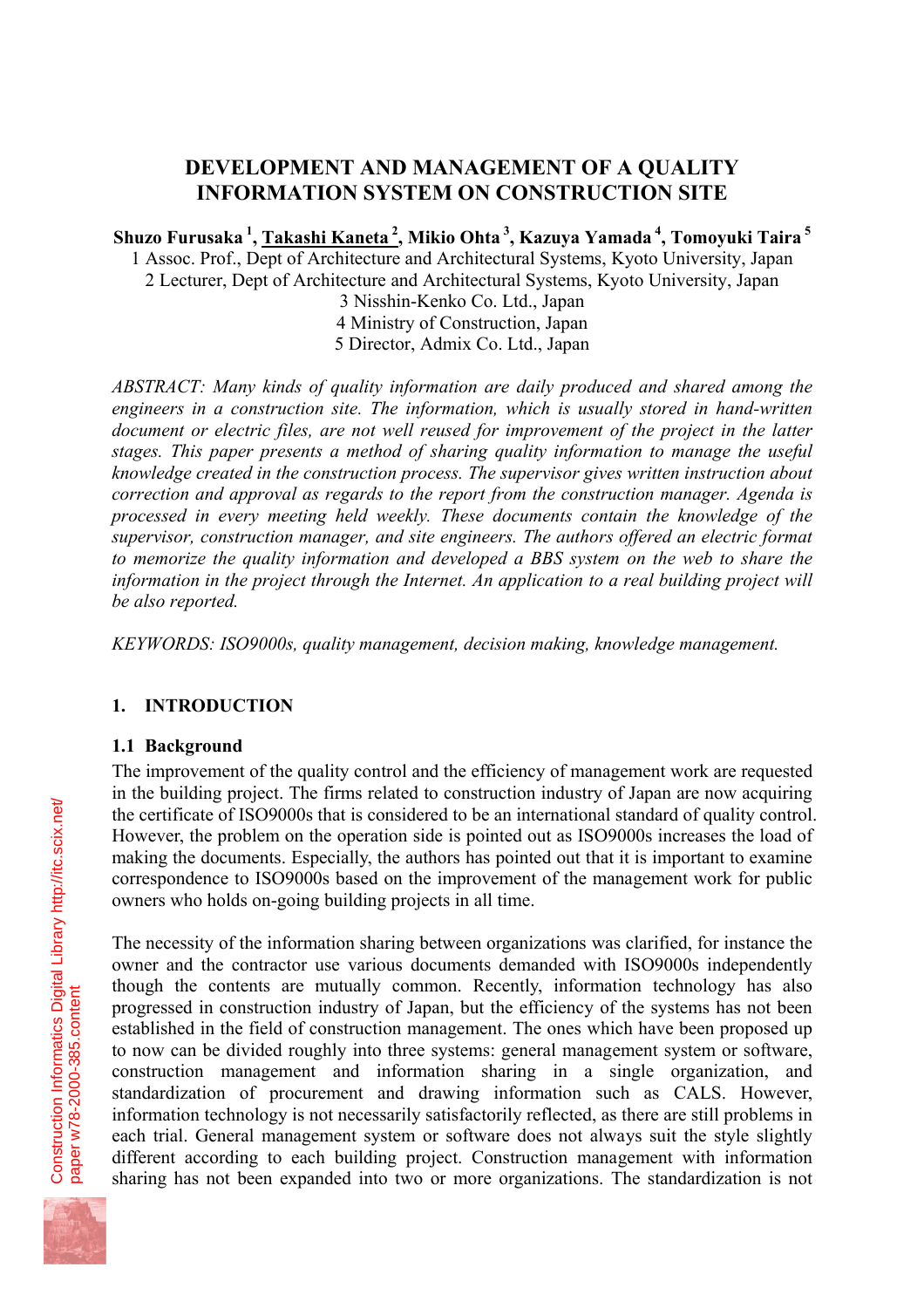examined to the business form of the work place of the reality.

## **1.2 Research purpose**

The purpose of this research is to develop the management system that supports the information sharing between the organizations in the building project, and to improve the efficiency and quality of the building project.

System development in this research is based on the characteristic and realities of nongeneral-purpose type system but building project. And the target is the improvement of existing work by the information sharing among organizations and ideal way of management work. As for a series of system development, it is a point to give generally concerning one owner, and to enable the development in future with other projects.

## **1.3 Scope of the paper**

This problem is an ill-structured problem that contains the system development. So it is important to grasp the problem from a whole area located to integrate the system correctly. The framework of the research is structured as shown in Figure 1. In this paper, in the part of items 3, 4 and 5 will be focused. Items 1 and 2 are already presented in former papers. And items 6, 7, and 8 are problems in the future study. In this paper, the "building production information" is first discussed in Chapter 2, then the idea and the system design are described in Chapter 3. The development of the system is proposed in Chapter 4, and the application to a real project is reported in Chapter 5. Finally, the effect and the problem obtained from the trial are discussed in Chapter 6.



*Figure 1 Framework of the research* 

# **2. BUILDING PRODUCTION INFORMATION**

The quality of documents affected with construction management came to be guaranteed in each enterprise by the ISO9000s certificate. Therefore, it is assumed that the document in ISO9000s format can be substituted for the one demanded by the owner, if that was provided from a contractor with high ability of quality control. As a result, the owner can emphasize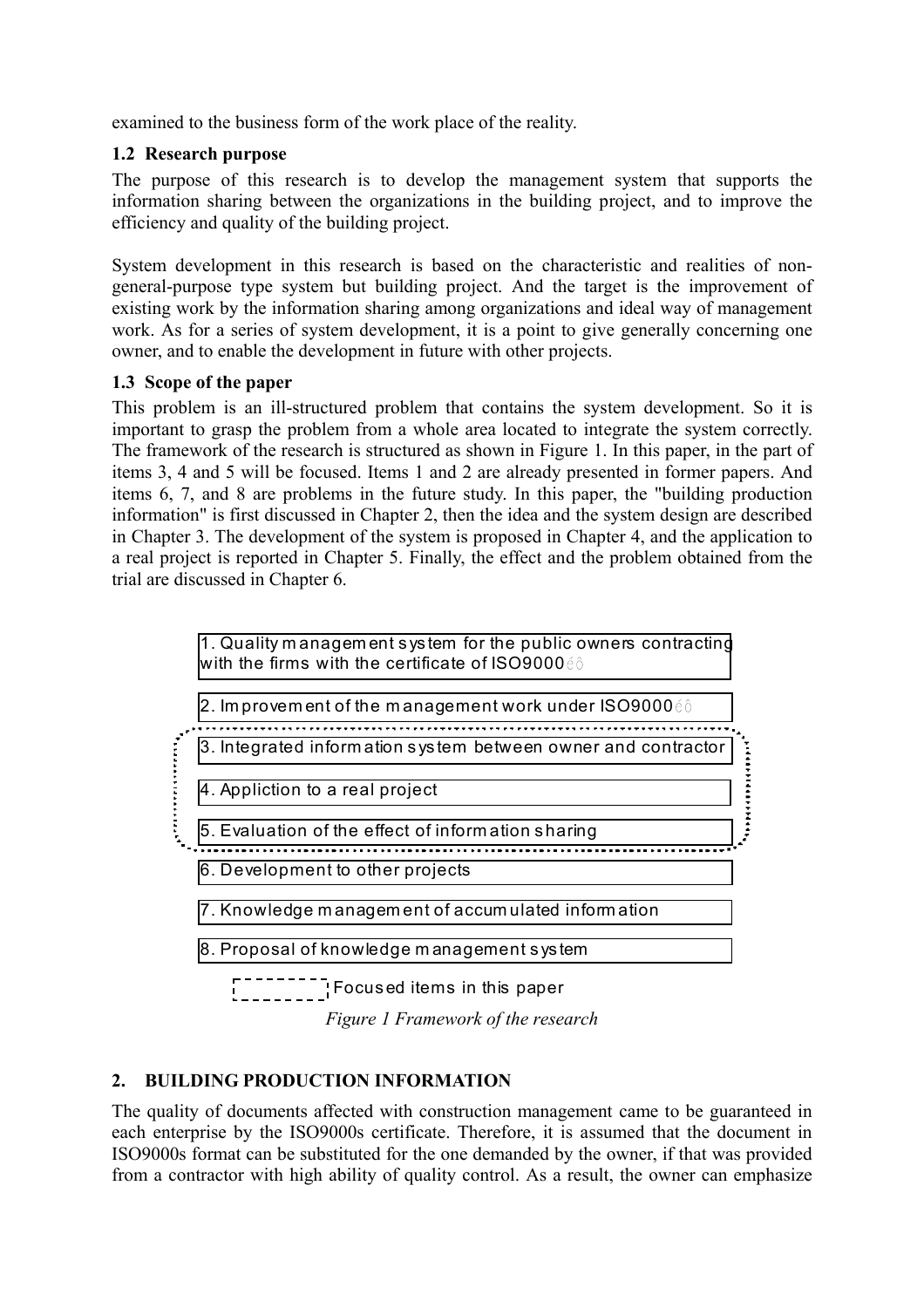management items for quality control. "Building production information" is defined here to be an information exchanged between the owner and contractor when the management items are executed. The content of building production information was discussed in former papers [Ohta; 1999, Tanaka; 1999]. In this paper, building production information is divided into the three kinds as follows:

*Mutually transmitted information:* building production information that comes and goes in various briefing between owner and contractor. It is transmitted through oral, telephone, FAX, and so on. Immediate transmission with credibility and the retrieval of accumulated information are demanded.

*Diffusing information:* the document submitted by the contractor to the owner in each phase of the project concerning the inspection and the delivery. Because the owner often requests to submit in a fixed format, single information is converted into various formats. A similar document is occasionally made for an in-house submitting, so work time is also doubled in the contractor. The function to transform the format is demanded.

*Accumulated information:* building production information that is accumulated as so-called know-how for specific users. For instance, the Ministry of Posts and Telecommunications of Japan makes each supervisor report the data of the improvement case and the trouble case caused at an actual construction site. It is provided to the supervisors as a technical data. Many of construction firms have similar feedback system. Incentive and retrieval of accumulated information are demanded.

## **3. INFORMATION SHARING AND KNOWLEDGE MANAGEMENT**

The way of sharing building production information is described invoking some concepts that are related to effective use of knowledge in an organization.

- Mutually transmitted information will be integrated with a group-ware which is a communication and transmission tool with e-mail and file transfer. As the credibility and the retrieval will be assured, the efficiency of management work in a project will be improved even if the synchronization of the transmission is left with several problems. Moreover, the interaction of the members is reinforced as introduced in the team net theory, which brings powerful, speedy, and flexible management. If information sharing maintained in each project is applied in other projects of the same owner, the contractor can adequately understand the owner's management policy. It comes to be able to smooth construction management.
- The efficiency of the management work will be improved by the use of peculiar information on the counter party organization about diffusing information. There are various documents, specification, business procedure, and management procedure as peculiar information on the counter party organization. It is possible to secure the quality of the project consequentially by decreasing the work which is not important for the increase in quality like the hand-written copy of the document by using such information between the organizations. The database can support the conversion corresponded to peculiar information. The case applied to the scene of diffusion across peculiar information of building project, especially the plural. Actually, organization is few though the conversion of output information is only an extremely basic function for the database. This depends on a fundamental factor that the team organization is changed in every project. The document production support system is constructed to share the information in this research.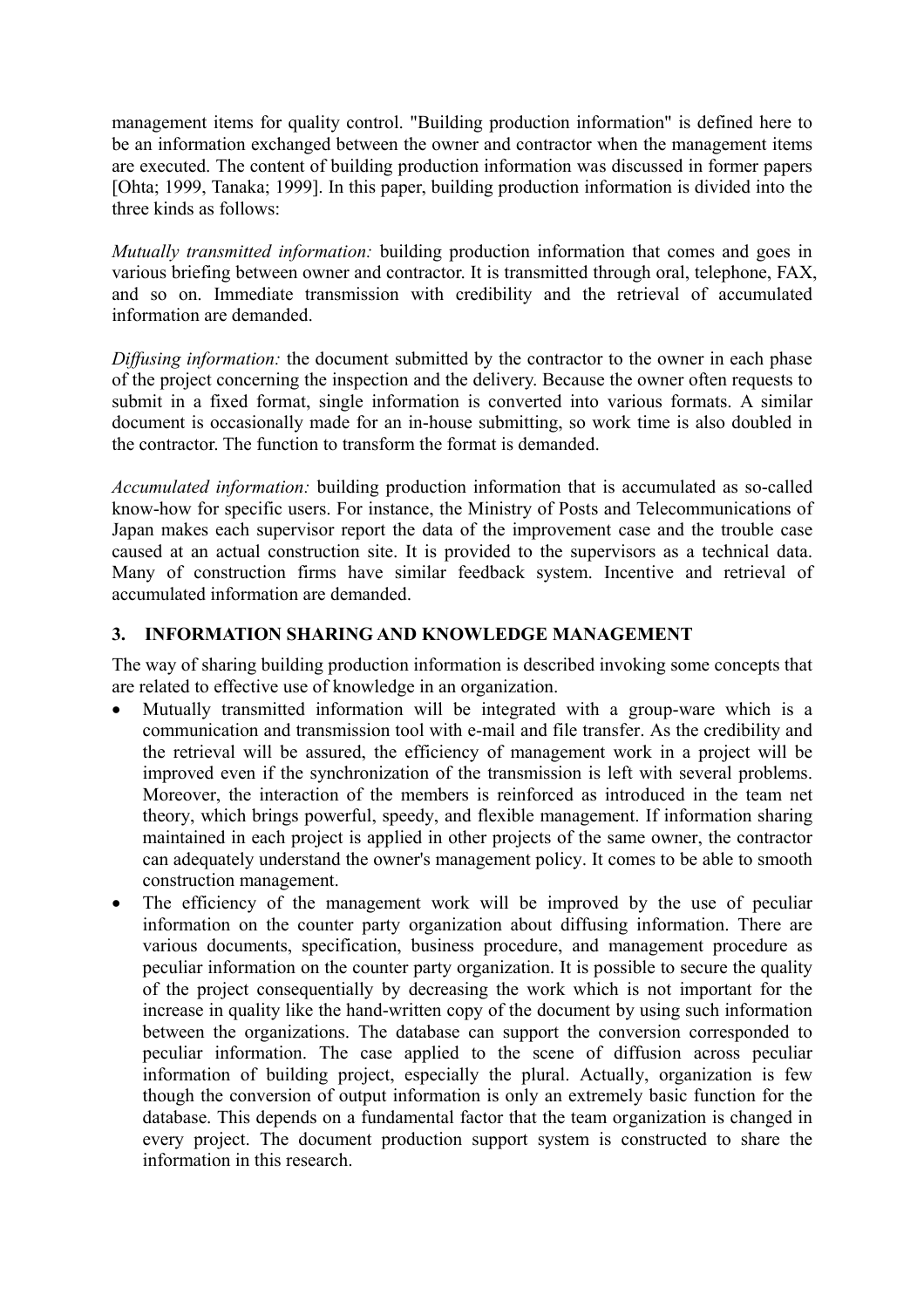Accumulated information is put to practical use by offering the scene where member's tacit knowledge can be expressed into written knowledge. The effect of the knowledge creation of expressing the knowledge can be expected according to the said to the knowledge management. The knowledge should be easily made in connection from the one to another member. In this paper, a flexible environment was proposed by setting the scene of the information service from the owner to each contractor including the knowledge of the improvement case and trouble case. The search key concerning the building project is originally designed open to the Internet. •

The information sharing brings the increase of quality in the project as shown in Figure 2. Information sharing generally brings the effectiveness of management work to owner and contractor. So they can concentrate on their resources to work for quality control. Accumulated information supports more adequate decision-making.



*Figure 2 Information sharing to quality improvement* 

## **4. DEVELOPMENT MANAGEMENT SYSTEM**

## **4.1 Perspective of proposed system**

The management system proposed in this research is composed of six subsystems. As a group-ware that treats mutually transmitted information, "construction briefing bulletin board system" and "formal agenda production system" are developed. The former is a bulletin board for report between owner and contractor. The latter is used to save decided matter as a written document. Next, as the database that treats the diffusing information, "formation of document support system" is developed. And as the system of the knowledge management by which accumulated information is treated by owner's information service, "construction information feedback system" and "improvement case suggestion system" are developed. The system is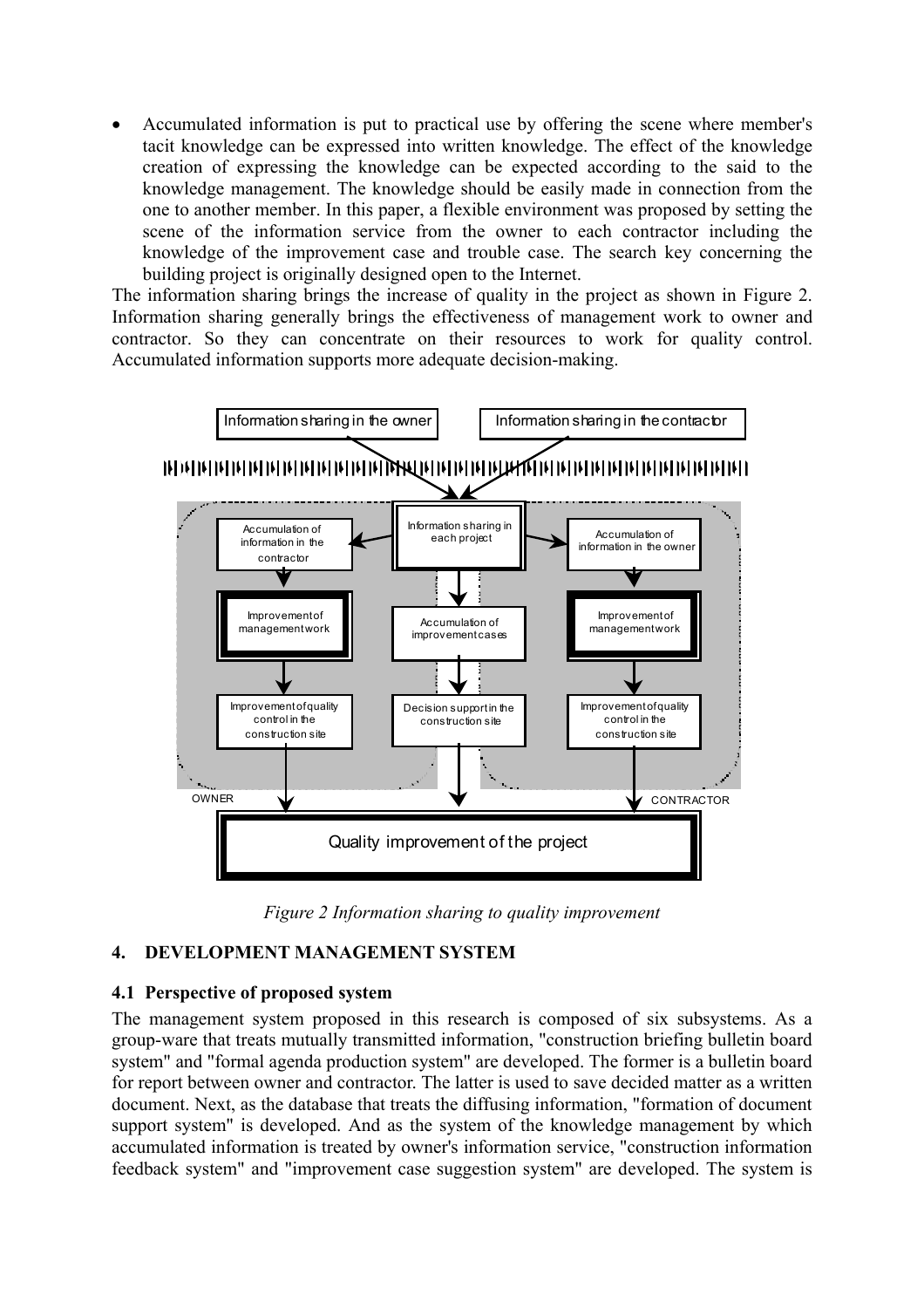linked through the server computer in Kyoto University which could be accessed from the supervisor's office of the owner and the site engineers as shown in Figure 3.



*Figure 3 Environment of management system* 

## **4.2 Construction arrangement report bulletin board system**

gIBIS [Conklin; 1988] is known as a model of discussion. , Construction briefing can be modeled as procedure of (question-answer) and (request-confirmation). The briefing is assumed these repetitions. To show the history effectively, the electronic bulletin board system of the thread format was constructed along with the list in the order of input time. The bulletin board system is composed of the Web server and CGI script. The input and viewing are processed through the Web browser. Since CGI program does not depend on a specific application, it was originally made in the Perl language considering future customization. Main features of the system are as follows:

- The written content is classified as owner and contractor in order to confirm whether concerned members read the content. •
- The content is displayed in thread and in the order of written time.
- Search by key word is provided to the title and the text.

This system may be used just like daily report at construction site when they notice something to report. It may be also used as draft of the formal agenda production system.

## **4.3 Formal agenda production system**

It is necessary to keep an important matter of the design changes that affect the amount of construction price in the contract occurred in the briefing. The owner negotiates interactively with the contractor on the network in this system, then the document as a formal agenda is automatically created. After finally confirmed, the formal agenda is published. The system development and its operation are similar to the above-mentioned system. Main features are as follows:

- The situation of response can be distinguished from the list.
- The matter that is requested to respond can be distinguished from the list.
- The content is classified as owner and contractor.
- The confirmation check box for the concerned members is provided.
- The content can be printed to a hardcopy in the requested format.

This system can be used not only automatically from the beginning but also after the content is transmitted by oral.

## **4.4 Formation of document support system**

It is a system that can reduce the time to make a hand-written copy of the document by dealing electronic data. For instance, there is a lot of common information in the format of owner's receiving check data and the format of the quality record of the contractor as for the strength examination of concrete. The relation between them is considered to be multiple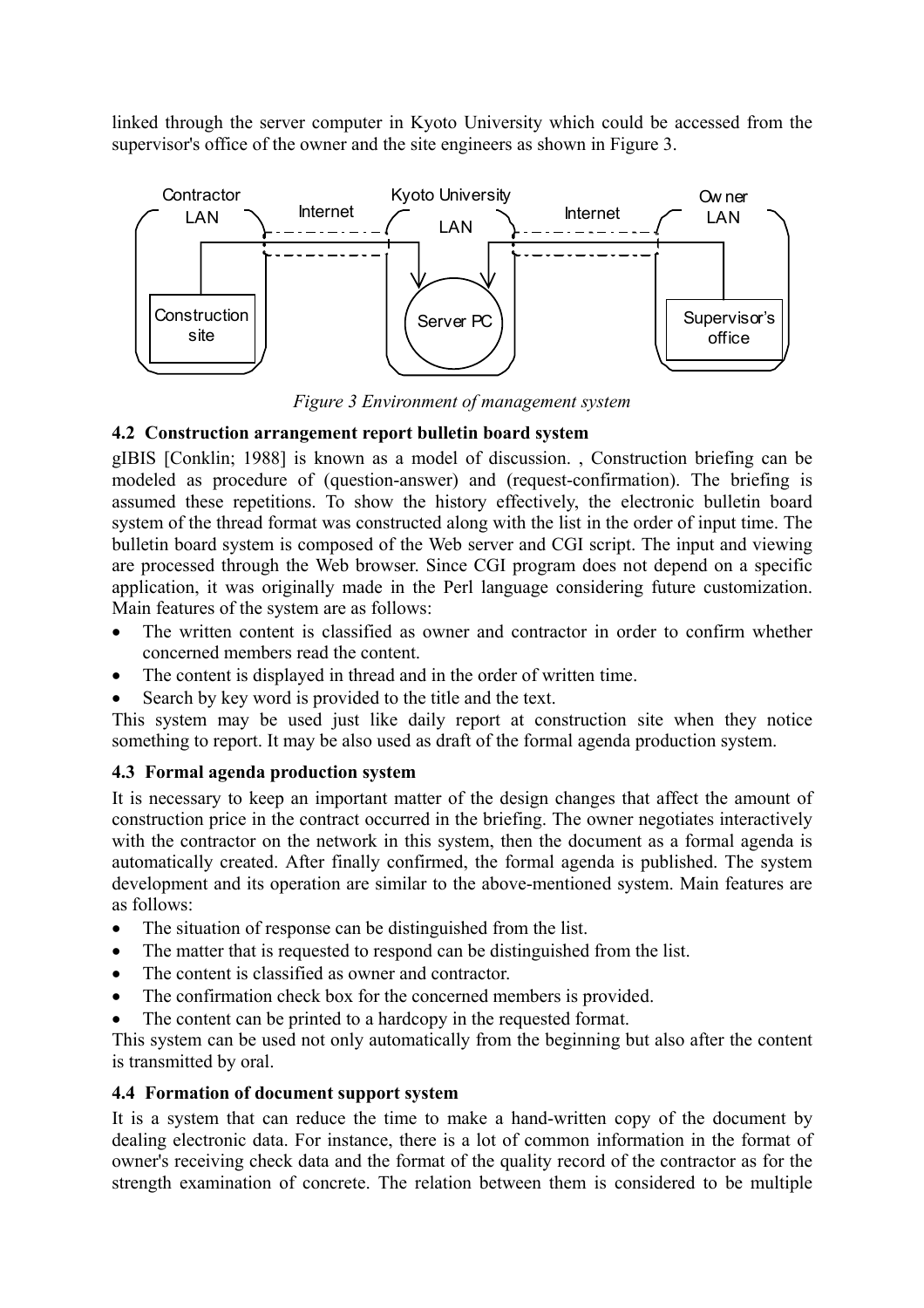views installed for single data set. Therefore, various formats with paper were replaced with view. The system was developed customizing the database application for the personal computer. Because the output format is able to be set freely, the electronic format of the document demanded by the emphasized management items is designed for input and output. The site engineer inputs data and prints the document in accepting materials or in inspection.



*Figure 4 Electronic format and view* 

## **4.5 Construction information feedback system**

To indicate information, which a certain specific owner had already accumulated, new database is developed for the contractor.

For the efficiency of the retrieval and flexibility of the input, the item designed in the database is consisted of sentences in free format and in specified format. It deals, for example, the introduction of new materials and construction technology, the improvement proposal, and the trouble cases. The database application with an original CGI function is installed in a Web server. This application can read general format such as CSV files.

## **4.6 Improvement case suggestion system**

It is a system for the contractor to suggest improvement case. The owner can share information proposed from the viewpoint of the contractor. This system admits rewrite though the system configuration is also similar to former one. Input and search function is provided in the Web with the database application. Input item was designed referring to example of several construction firms. The information can be accessed with 8 purposes , key word, building element, construction methods, and the evaluations.

## **5. APPLICATION TO REAL PROJECT**

## **5.1 Outline of project**

The management system was applied to an actual project. The outline of the project is as follows:

- Post office building of Regional Postal Services Bureaus
- 23,290  $m^2$  of total floor area
- Reinforced Concrete Structure with 4 stories
- Construction term: from March 25, 1999 to September 20, 2000
- Joint venture of 3 general contractors
- $\bullet$ 2 supervisors and 10 site engineers

## **5.2 Construction briefing bulletin board system**

The case actually filled in on the bulletin board is as follows:

• Report demand from owner to contractor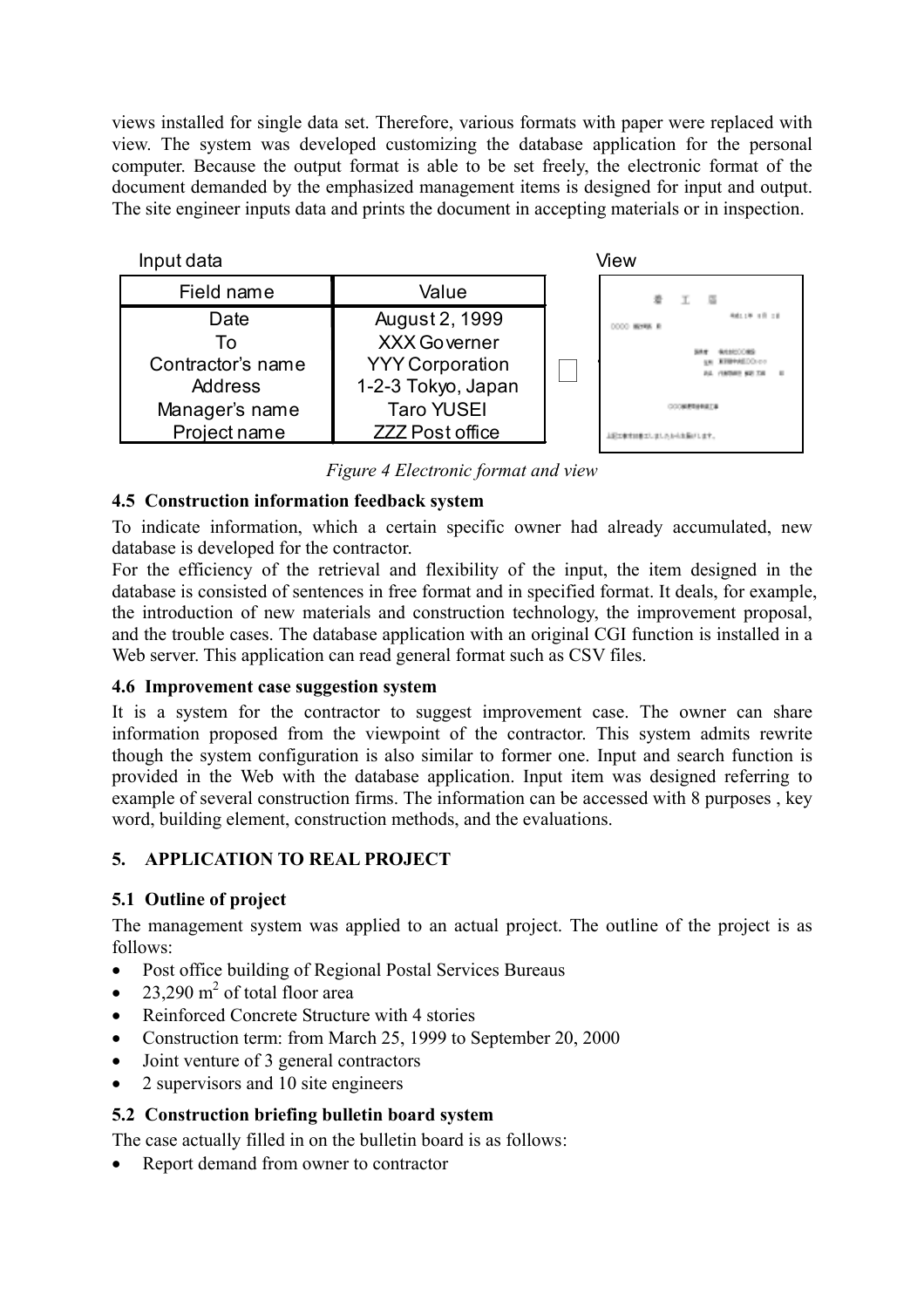• The question from the contractor to the owner about the inspection and the adoption of material

The following comments were given as an effect of the introduction of the system.

- Easy confirmation of the content regardless of the time zone
- Integrated control in the exchange of construction information
- Decreased misunderstanding compared with the communication by oral because the person himself input the content with confirmation

## **5.3 Formal agenda production system**

In the formal agenda production system, the document to be recorded as a certificate was stocked among the questions and the answers from the contractor to the owner. It is pointed out that users other than the person in charge can also confirm the content of a formal record as an effect of the system introduction. There was a result that exceeds a first purpose. However, it is demanded that there must be an authorized stamp in the paper document from regulations on the audit. This respect becomes a operational problem in the future though there was an agreement to admit the effect even if it is on the electronic data during construction term in this project.

## **5.4 Formation of document support system**

This was used to make the document for submitting to the Ministry of Posts and Telecommunications. The reduction of the workload of supervisors was found as an effect of the system introduction. However, since this evaluation at present is subjective and qualitative, it is necessary to verify the effect through the man-hour survey and the analysis of the daily report in the future.

## **5.5 Construction information feedback system**

About 200 of owner's construction information feedback for three years were indicated to the contractor. Though the period from the implementation was only about one month, the forecast of the adoption or rejection of the improvement case became possible as the effect of the system introduction, which causes the motivation for suggesting the improvement case. In indicating to the contractor, a part of the case information should be made anonymous as an operational problem.

## **5.6 Improvement case suggestion system**

Integrated management of information with the server made it possible to input the improvement case regardless of the place preventing the information from getting scattered and lost, though the period is one month. The improvement is required about setting the item of information in the future because it is inconvenient for search if the item is not specified well. But it becomes difficult if the item is set in detail too much. It is a common problem to such a database.

## **6. DISCUSSION**

## **6.1 Effect and problem of system**

Certain appreciation has been received about the management system proposed with this research from the supervisors and site engineers of the applied project. However, some problems for the development to other projects in the future are left as follows:

*Drawing information* 

The drawing and the sketch are often used for communication in the briefing. If these kinds of information should be transferred into electronic data, the methods might be as follows:

• Creating electronic files with CAD and the spread sheet software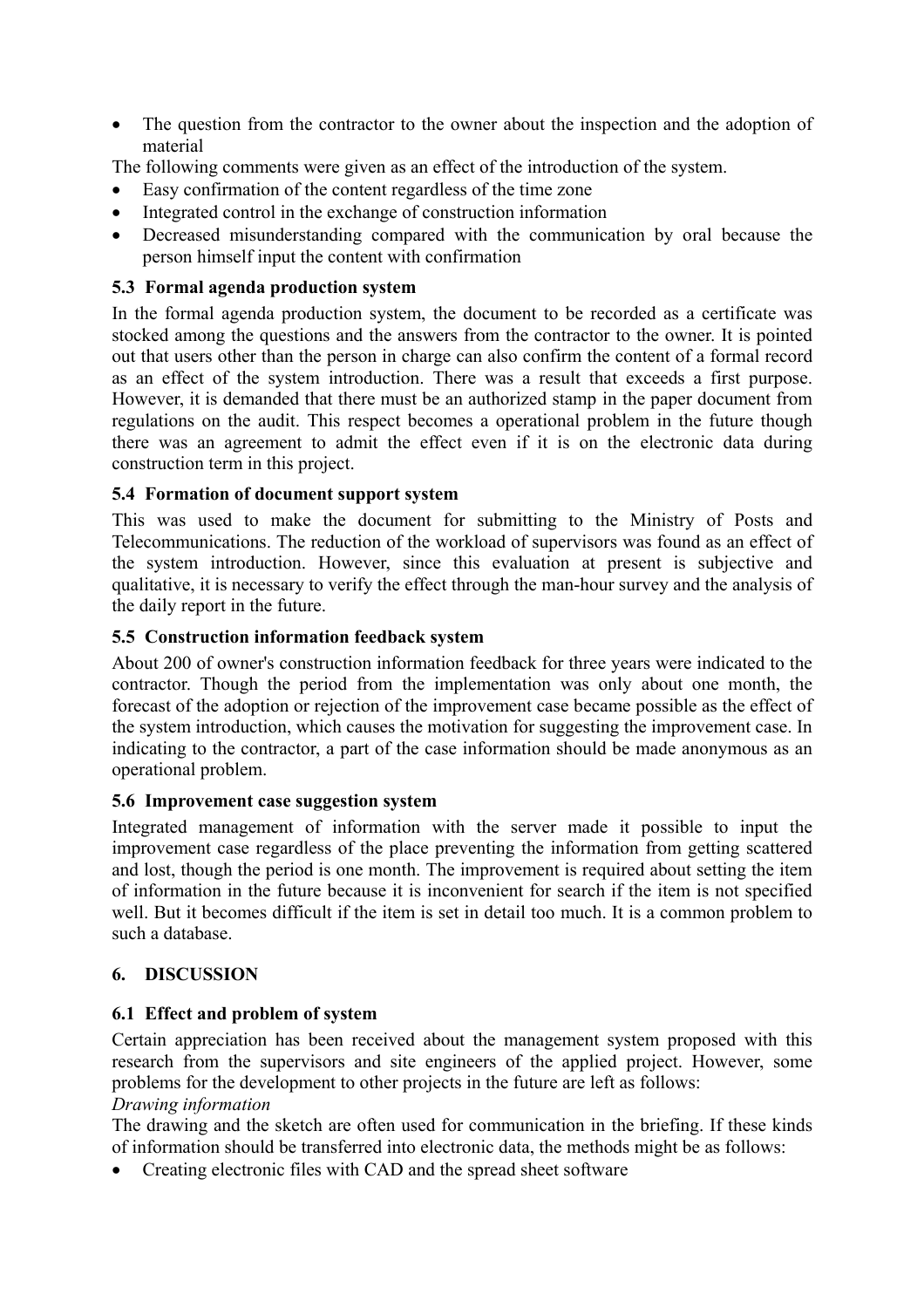• Reading hand-written drawing with the scanner

However, the work increases as for each method. At this time, the drawing were corresponded by transmitting with FAX as an attached paper.

#### *System availability*

The briefing was done with oral and the telephone when the content of the briefing was negligible. In that case, they did not fill the agenda nor renew the content to the system. To decrease neither dependence nor use to the system, the operational idea is requested though it is natural as the system which aims at the efficiency improvement of the management work. *System environment* 

Two personal computers were equipped at the work place of the trial project for ten staffs. Consequently, almost specific person became involved in the input and the check of the system. The accessibility to the system at the work place should be increased in the future to prevent the load being distributed unevenly, and to achieve the information sharing as the team net.

#### *Impr ovement of incentive*

The profit by using the system should be acquired so that the owner side supervisor and contractor site engineer may actively input valuable information to this system. The input will be positively promoted when it is possible to obtain the experience that necessary information cannot be found before using this system. New framework of the construction management is also required in order to spread the information system along with expanding the amount of information and retrieval method.

## **6.2 Problem in the future**

There are the following problems for the research in the future.

- *Development of method to make expressed knowledge from accumulated information*  Necessary information should be searched from a lot of information so that the information will be well used and built in as knowledge in persons or an organization. It is necessary to examine the retrieval by the thesaurus in the building project, though the category classification according to attribute information on the kind of construction is used with the text search in the improvement case suggestion system proposed with this paper.
- *Accumulation and use of object-oriented description*

When information is described in the scene of building production, the natural-language is not necessarily suitable. The information cannot be transferred only by the naturallanguage but also by the drawing. It is effective if information can be described by object-oriented.

• *Systematic problem for the information sharing among multiple organizations*  There exists information that cannot be indicated exists outside the organization when the information is shared among the organizations. Even if the patent information and cost information are limited to share, useful information should be open to each other for mutual profits. As this system will be applied to two or more projects in the future, a standard for the information sharing is requested.

## **7. CONCLUSIONS**

In this paper, the information sharing between the organizations is aimed at in the building project. The system that aimed to improve the efficiency of the management work and the project quality was developed. In addition, the application result in a real project was discussed. The obtained findings are as follows:

 $\bullet$ The current state of building industry of Japan when ISO9000s is widespread is grasped. Then an original method is given to the ill-structured problem that the quality of the